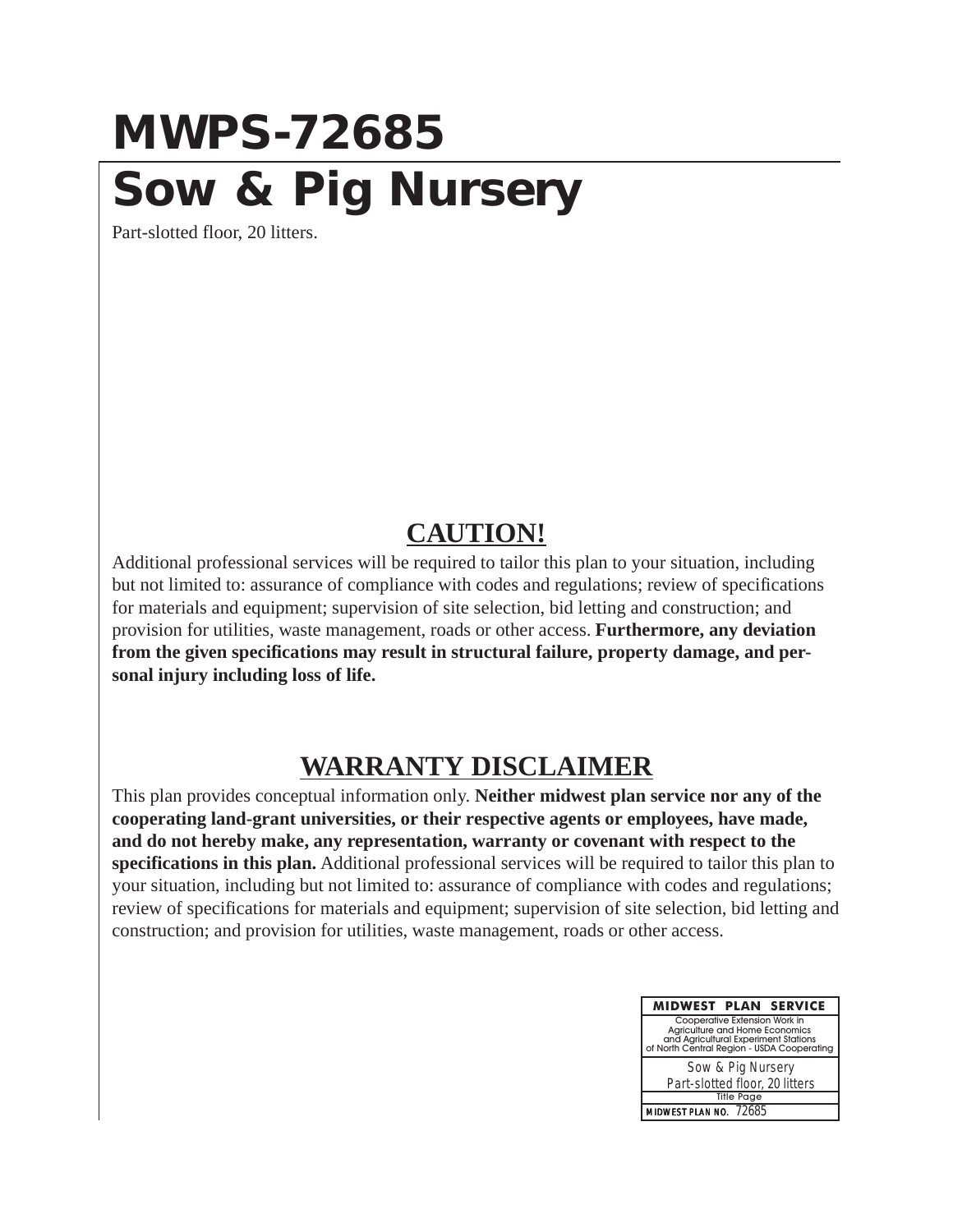Plan MWPS-72685

## 20 Litter Scou and Ply Mursery

This plan is for a 26 TeV students building bousing 20<br> $30\%$  per a see also included parts with see and per per near Two<br>45.10 per a see also included press with persons per per. Two<br>storage Year-round forced ventilation

General Specifications

# Fans: Select exhaust fans for the stated capacity at W static

pressure.

Press. Use 3500 pai concrete with  $7\%$  air entrainment. Use  $4\%$  and  $4$  at least 4600 pai concrete build  $7\%$  air entrainment. Use  $4\%$  are  $4$  at least 4600 pai yield. Install atest and concrete capper,  $3\%$  one  $5$ 

## Protecting swine from fan failure.

We know of no device that will successfully ventilate a hog

house automatically in the case of failure of one or more fans or<br>the whole electric supply system.<br>• Install a loud automatic warning system to alert anyone at

or near the farmstead.

. Fikewe someone beloy-sit your animals if you are going to be<br>away for more than a few hours, if there are storm warnings out,<br>or if your herd is in an especially sensitive stage (a number of<br>new Pest instructions on wha

• Prepare walk-doors and perhaps summer ventilation<br>panels to be propped open part way or fully.<br>panels to be propped open part way or fully.<br>cors operator is fazant-by greenstar to arrunating fans.<br>cors operator automatic

when power fails.

## Manure Pit Storage

Pit depth based on 0.54 cu ft/day manure per sow and litter,<br>6" in pit after pumping, and 12" clearance for underfloor ventilation.<br>tion. Increase slat length to 6" for 130 day manure storage.

### Slat designs

Dimensions in these plans assume concrete slats as listed below and may need to be adjusted for other designs or materials. About  $\hat{y}$  is allowed at each end of a slat for constructuation

tion variation and grouting.<br>Space slats  $\frac{N}{N}$  apart in farrowing stalls, with the alot<br>widened to 1" behind the sows. For other swine buildings, use 1"

| Farrowing, sow-<br>pig nursery, or<br><b>Seat</b> |                                 |          | 4"x4",#3<br>4"x41/2",#4 | 6"x5"#5        | 6"x612"#5 |              |                  |           |                      | 65 pef  |
|---------------------------------------------------|---------------------------------|----------|-------------------------|----------------|-----------|--------------|------------------|-----------|----------------------|---------|
| ti<br>8                                           |                                 |          |                         |                |           |              |                  | 150 plf   |                      |         |
| Finishing                                         | -Width x depth, lower bar size- | 4.3      | $\frac{1}{2}$           | <b>S'x5'.#</b> | 5"x5%"    |              |                  | $100$ plf |                      | 50 pef  |
| maraery<br>£                                      |                                 | 4"x4".#3 | 4"x4".#3                | 4" x4" #4      | 4"x5",#4  |              | Per foot of slat | $50$ plf  | Per sq ft floor area | 35 psf  |
| į<br>葛房                                           |                                 |          |                         | ίю             |           | Design Loads | Slats            |           | Beams,               | entumus |



## Building space and production cycles.

Although many variations are successful, the following are typical meat hog production systems.<br>Flan building capacity for some extra animals to al-<br>Flan building capacity for some extra animals to al-<br>formw during 3 week

twice.<br>Either:

a) Move sows and litters to sow-pig nursing pens at  $1.3$  weeks, depending on how soon the farrowing stalls are needed for the next sows. Wean pigs at 3-6 weeks, putting 3-4 litters<br>together.

Return sows to breeding and gestation facilities.

Or Wean pigs at 4-6 weeks  $(20-25 \text{ lb})$ .<br>Move pigs to nursery.<br>Move pigs to nursery.

facilities.<br>Move pigs to finishing unit at 10 weeks (60 lb). (As sows to breeding and gestating Return

farrowing intensifies to more than 6 times per year,<br>pigs may be moved at about 8 weeks.) Put into<br>smaller pens if you have two pen sizes. Put more pigs

per pen if you have only one pen size.<br>Move pigs to larger pens, or reduce number of pigs<br>per at a tout 17 weeks the telephy.<br>As that we apply a state of the weight, and if the<br>finishing unit is crowded, larger hogs can be

finishing unit<br>marketed early.

Sows are often rebred during the first or second heat period after weaning, and farrow about 16 weeks<br>later.

PLAN A<br>4' sists over storage pit



Roof Purins and Studs<br>Construction Grade (Doug Fir, Southern<br>Pine or Hem Fir)

Trusses<br>See Truss Page

Phywood

umber Specifications

Roof Sheathing— $\frac{2}{3}$ i C-CExt ["Identifica-<br>tion Index" = 200) Siding and Wall Lining and Ceiling $-\frac{y_i}{2}$ <br>or  $y_i$ . C-C Ext. with Medium Density

4' slats over flushed pit

**FRP Phywood** is a composite material using<br>plywood overlaid with a layer of plastic. It is<br>moisture resistant and more durable and<br>easier to clean than plywood.

**Deerlay** 





P. T. means lumber pressure pre-<br>servative treated against insect and<br>fungus.attack.

Pressure Preservative Treated (Southern<br>Yellow Pine or equivalent) Creosote—8<br>pdf, Penta—0.40 pdf, ACC—0.25 pdf,<br>ACA or CCA (Type A or B)—0.23 pdf.

Sills and Fascia



Page 7 similar to page 7 of 72681 Compright ©1977 Midwest Plan Service

Cooperative Extension Work in<br>and province and Home Economics<br>of North Central Region – USDA Cooperating<br>of North Central Region – USDA Cooperating Page 1 of 10Pages Part-Slotted Floor, 20 Litters SOW & PIG NURSERY MIDWEST PLAN NO. 72685

## Use 24" trusses, 4" o.c.

MIDWEST PLAN SERVICE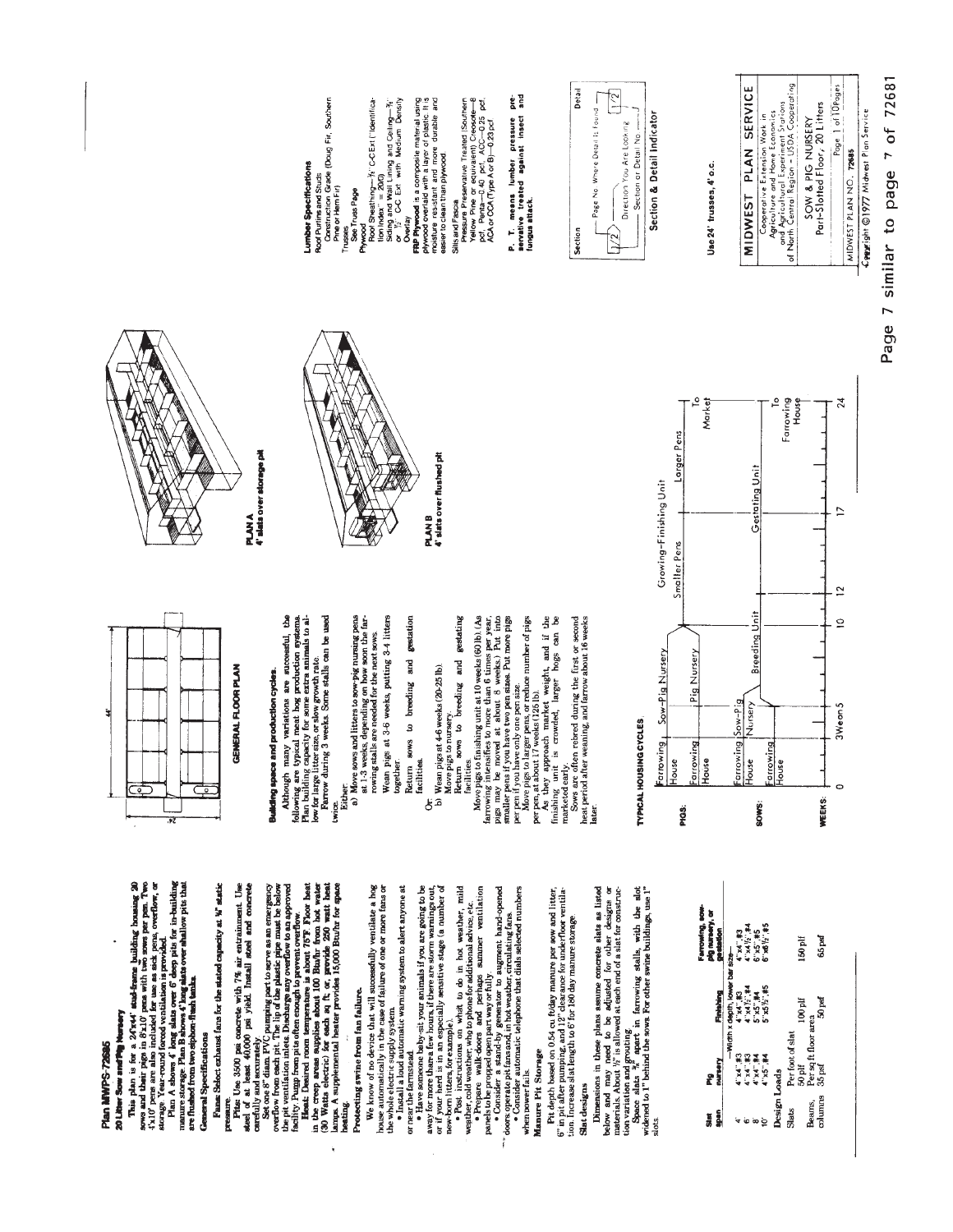

 $\left\lceil \right\rceil$ 

ï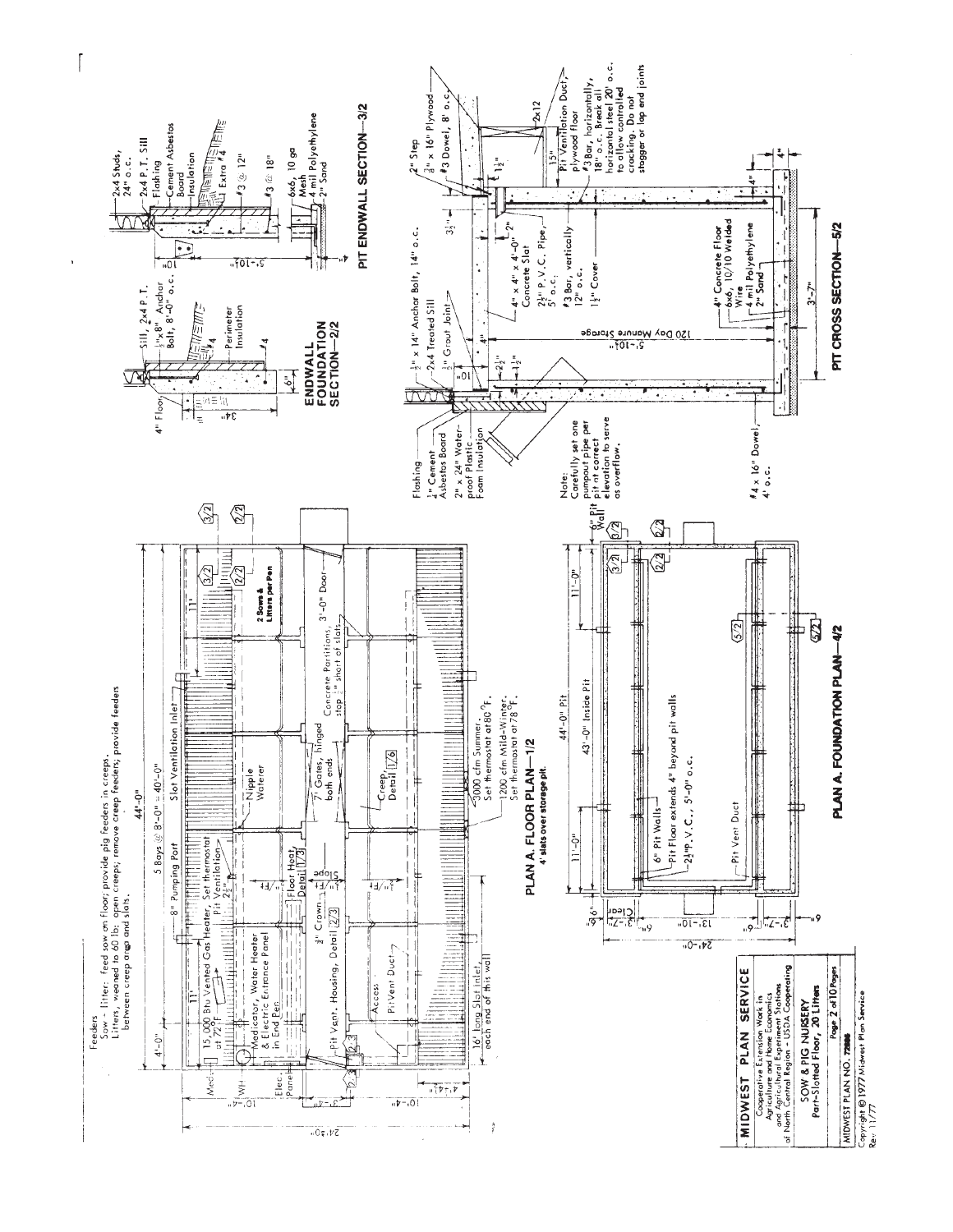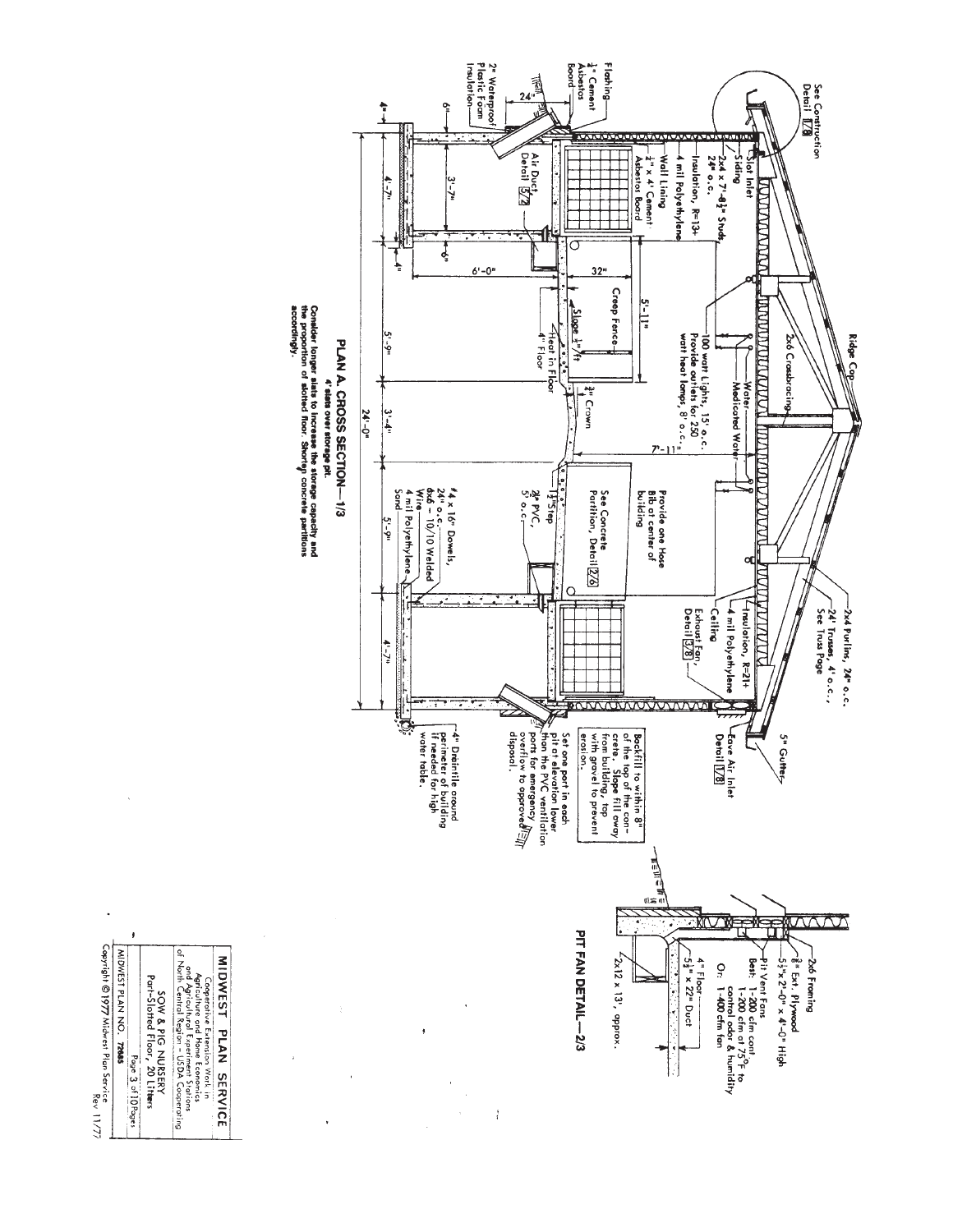

ż

Copyright @1977 Midwest Plan Service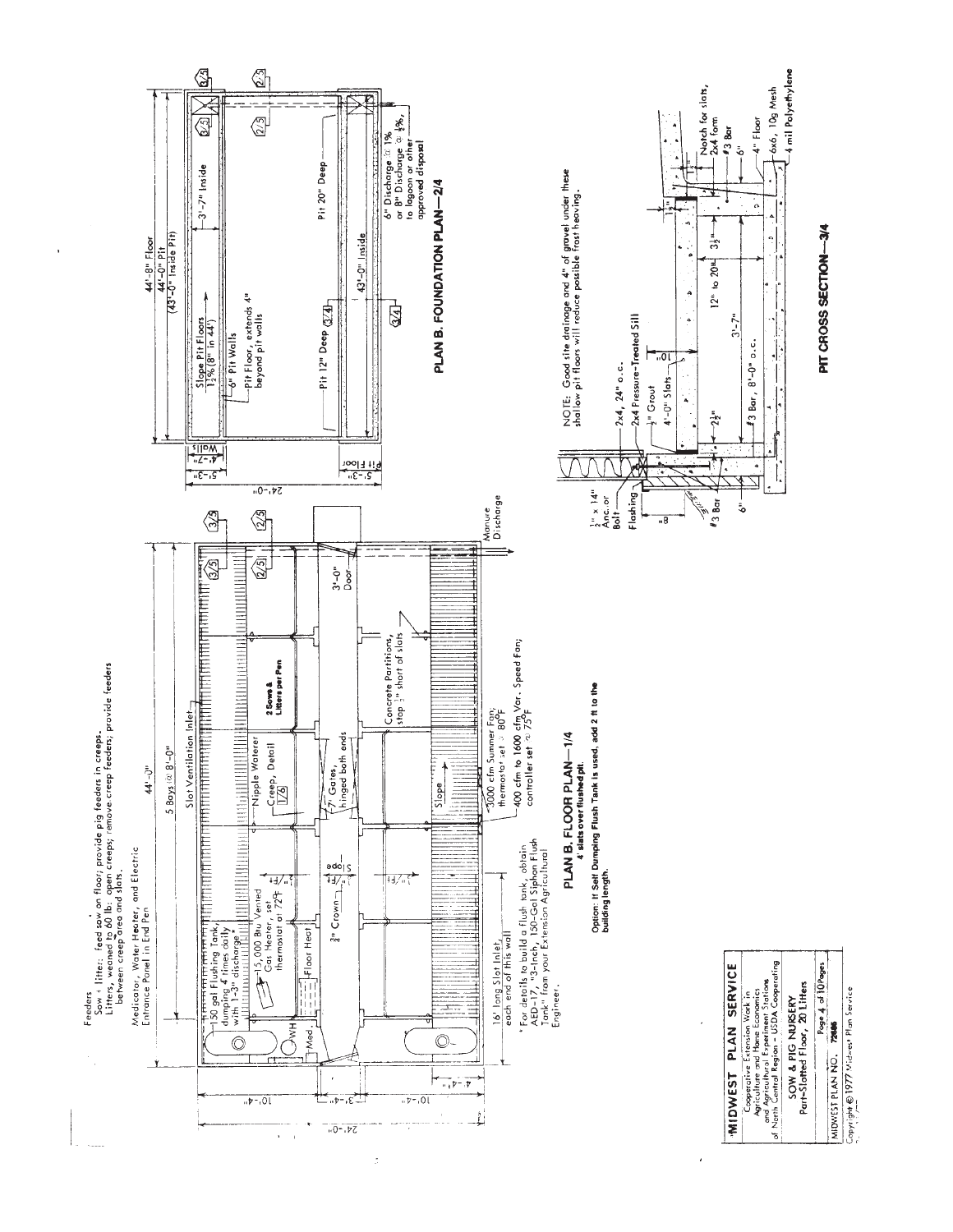

 $\ddot{\phantom{1}}$ 

| murricanon | 1977 Midwest Plan Service<br>| Copyright © 1977 Midwest Plan Service MIDWEST PLAN NO. 72685 Page 5 of 10 Pages

j

 $\bar{t}$ 

SOW & PIG NURSERY<br>Part-Slotted Floor, 20 Litters

Cooperative Extension Wark in Application of the Second Agricultural Experiment Stations<br>Anglicultural Experiment Stations<br>and Agricultural Experiment Stations<br>of North Central Region – USDA Cooperating MIDWEST PLAN SERVICE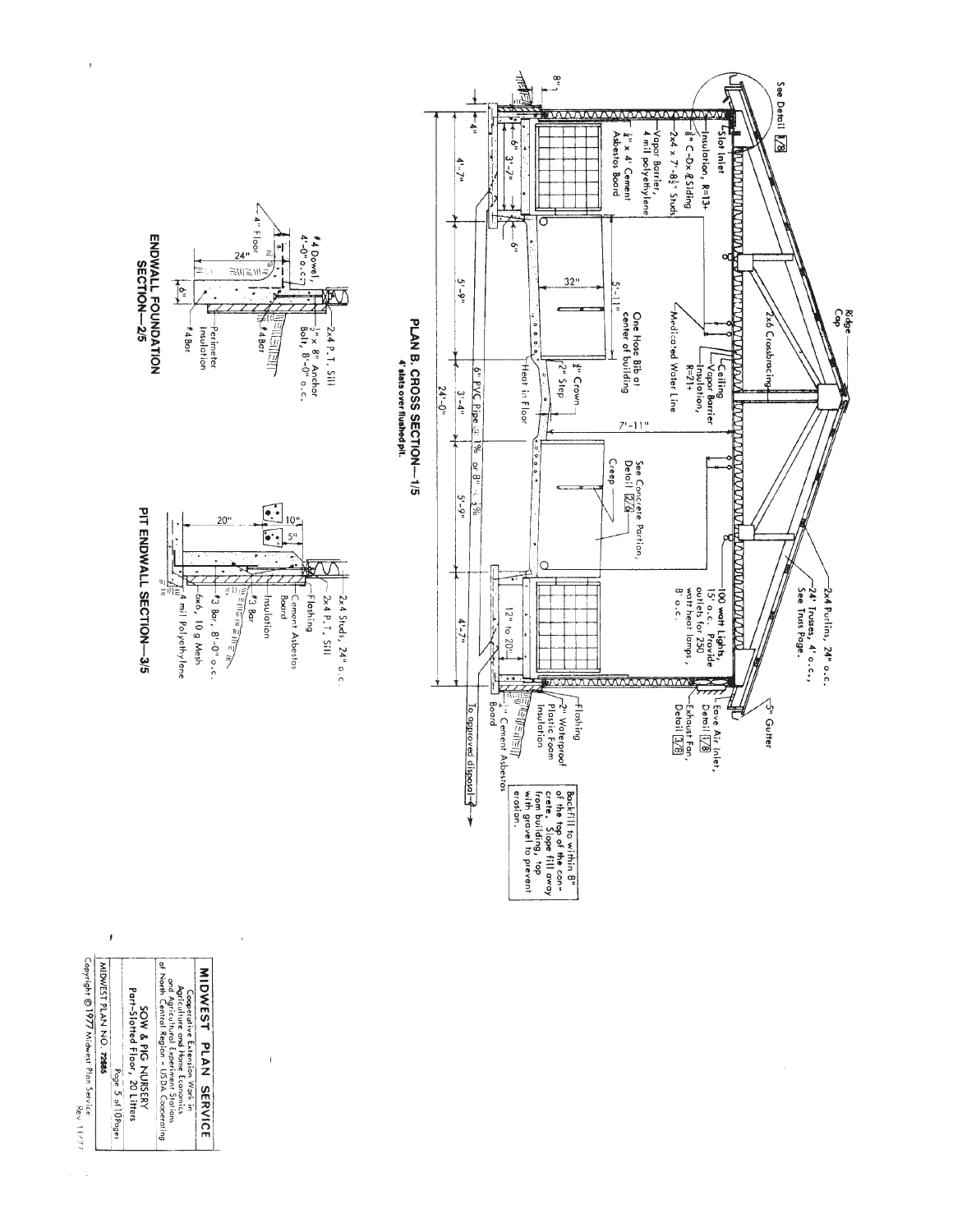

 $\ddot{\phantom{a}}$ 

 $\ddot{\phantom{a}}$ 

CREEP DETAIL-1/6

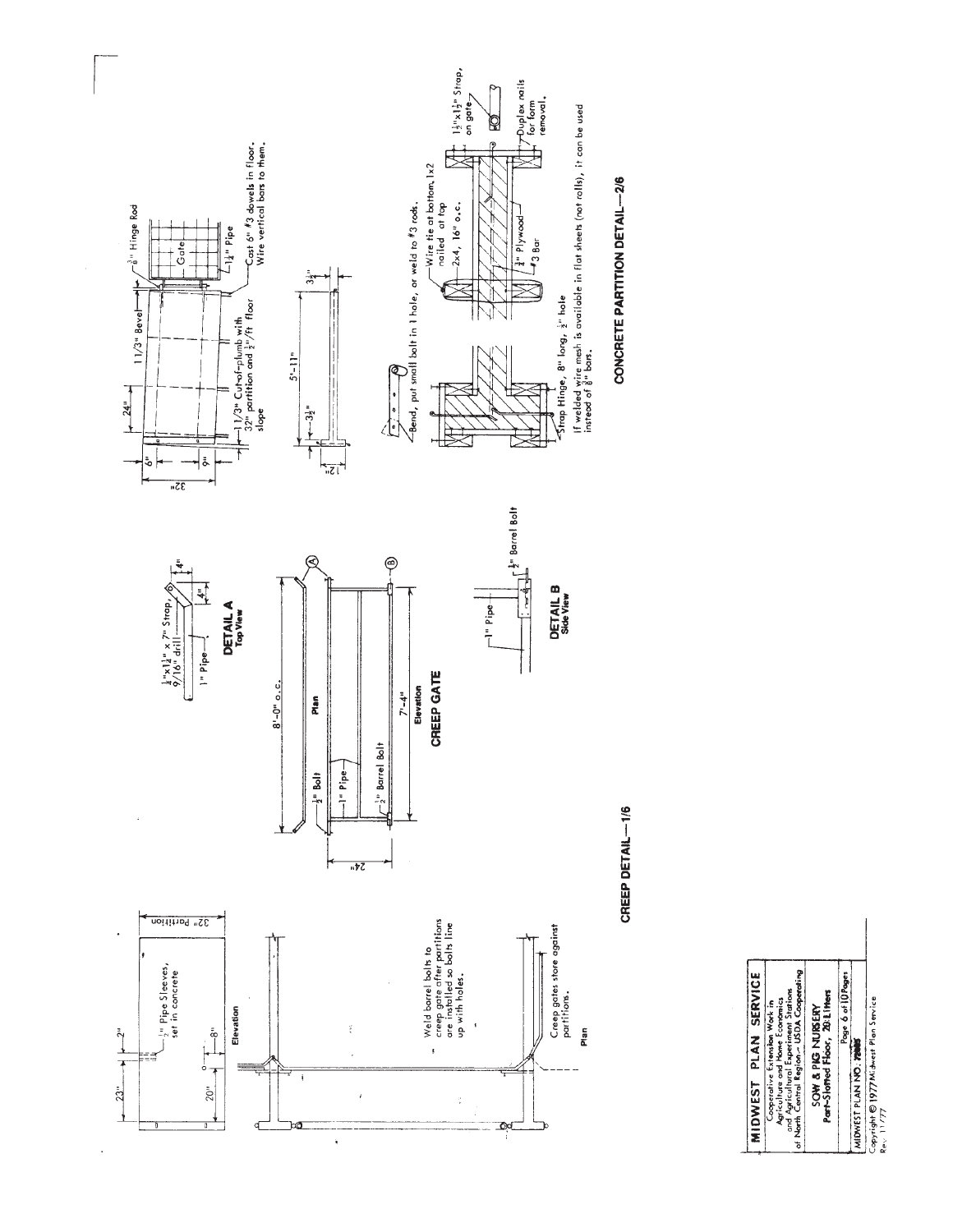